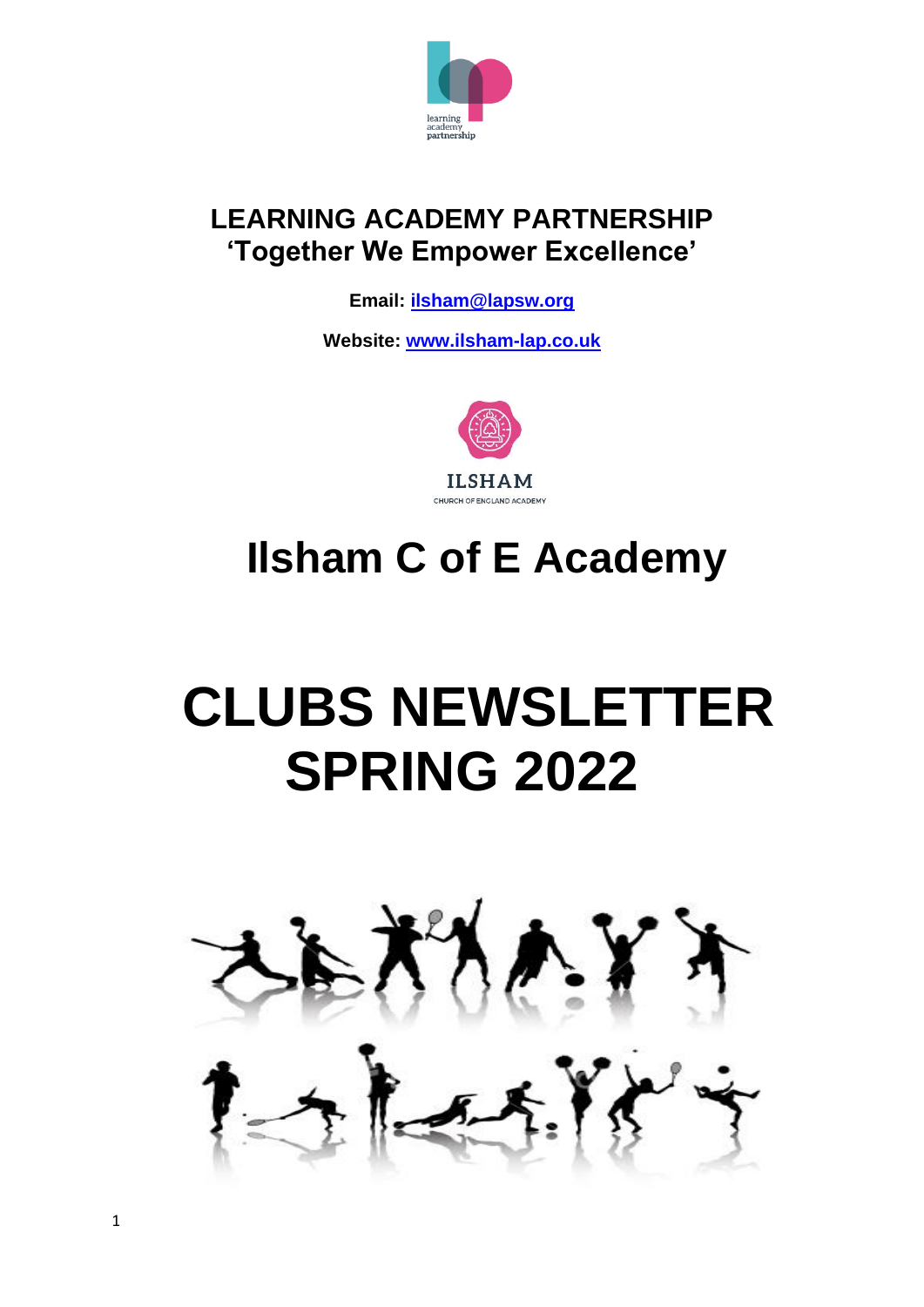#### **PLEASE BOOK THROUGH SCHOOL MONEY FOR THE CHESS CLUB**

[School Payments | Online School Payments System | SchoolMoney by Eduspot](https://eduspot.co.uk/product/schoolmoney/)

#### PLEASE RETURN THE BOOKING SLIP AT THE END FOR THE FREE OF CHARGE CLUBS

#### Clubs with limited numbers. Please see each club for allocation of places.

**Please check each club for start and finish dates as they are running to individual timetables**

|                                            | After school club     |                                                                |  |
|--------------------------------------------|-----------------------|----------------------------------------------------------------|--|
| Tuesday                                    | Lego Challenge Club - |                                                                |  |
|                                            |                       | EYFS, Years 1 & 2 $(18th$ January – 15 <sup>th</sup> February) |  |
|                                            |                       | Years 3, 4, 5 & 6 $(1^{st} March - 29^{th} March)$             |  |
| Wednesday                                  | <b>Chess Club</b>     |                                                                |  |
|                                            | Years 3, 4, 5 & 6     | $(19th$ January – $30th$ March)                                |  |
| <b>Torquay United Football Club - FULL</b> |                       |                                                                |  |
|                                            | Years 3, 4, 5 & 6     | $(12^{th}$ January – 6 <sup>th</sup> April)                    |  |
| Thursday                                   | <b>Cooking Club</b>   |                                                                |  |
|                                            | EYFS, Years 1 & 2     | $(3rd March - 7th April)$                                      |  |

(Please check Year groups/Class names at the end of this newsletter)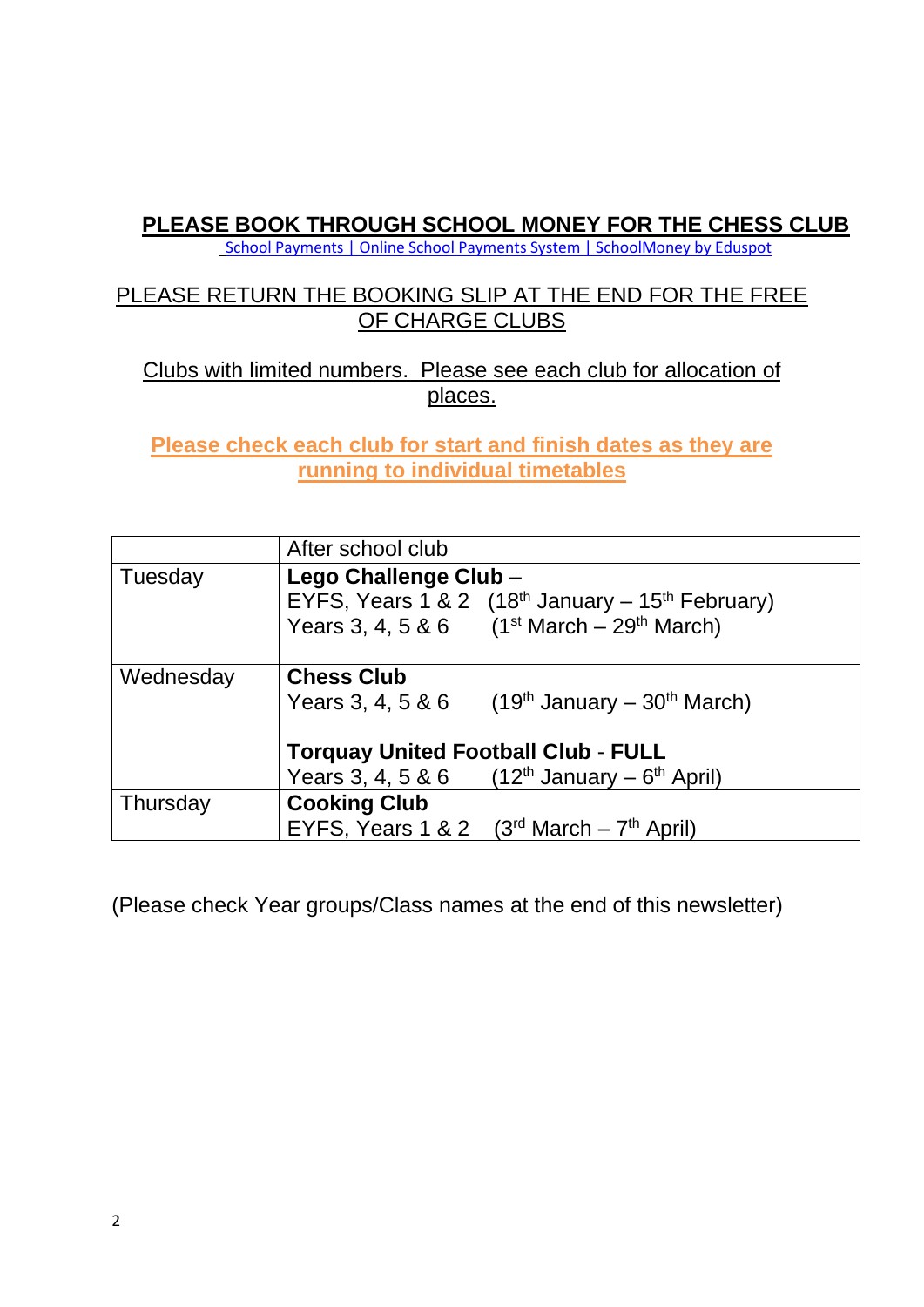#### **Lego Challenge Club - Tuesday**

Mrs Crotty will be running a Lego Challenge Club this term on a Tuesday. The club will run this half term for KS1 pupils and after half term for KS2 pupils. Each week there will be a new challenge. Are you up to building a robot, skyscraper or dinosaur in an hour? If the answer is yes, then join the club.

The Club will run on a Tuesday after school from 3pm – 4pm. For EYFS, Years 1 & 2, the club will commence on Tuesday,  $18<sup>th</sup>$  January – Tuesday,  $15<sup>th</sup>$  February. For Years, 3, 4, 5 & 6, the club will commence on Tuesday, 1<sup>st</sup> March – Tuesday, 29<sup>th</sup> March. There will be no charge for this club and the numbers will be limited. Priority will be given to those pupils who applied last term but were not allocated a place. The remainder of the places will be selected at random from those children who apply. If your child would like to join this club, please sign the attached slip and return it to school by 9am on Thursday, 13<sup>th</sup> January. Regrettably we will not be able to take requests over the telephone. If your child is successful in securing a place you will be informed on Friday, 14<sup>th</sup> January. If you do not receive a text confirming a place on the club then please assume that your child was unsuccessful on this occasion.

#### **Chess Club – Years 3, 4, 5 & 6 - Wednesday**

We are able to run a Chess Club for KS2 pupils after school on a Wednesday.

The school is facilitating this club and the club will be run by Mr Victor Cross, who is an experienced Chess Tournament Manager and has been working with the school for many years prior to Covid. All equipment is provided. Mr Cross holds a current DBS check and will run the club independently of staff.

The Club will run on a Wednesday after school from 3pm – 4pm. This club will commence on Wednesday, 19<sup>th</sup> January 2022 until Wednesday, 30<sup>th</sup> March 2022. As this club was popular last term, we are pleased to be able to offer it at a reduced figure of £25.00 for the 10 sessions for this term only. The cost going forward will be set according to the numbers participating in the club. Places are limited and will be offered on a first come first served basis. Please pay online via School Money to secure a place.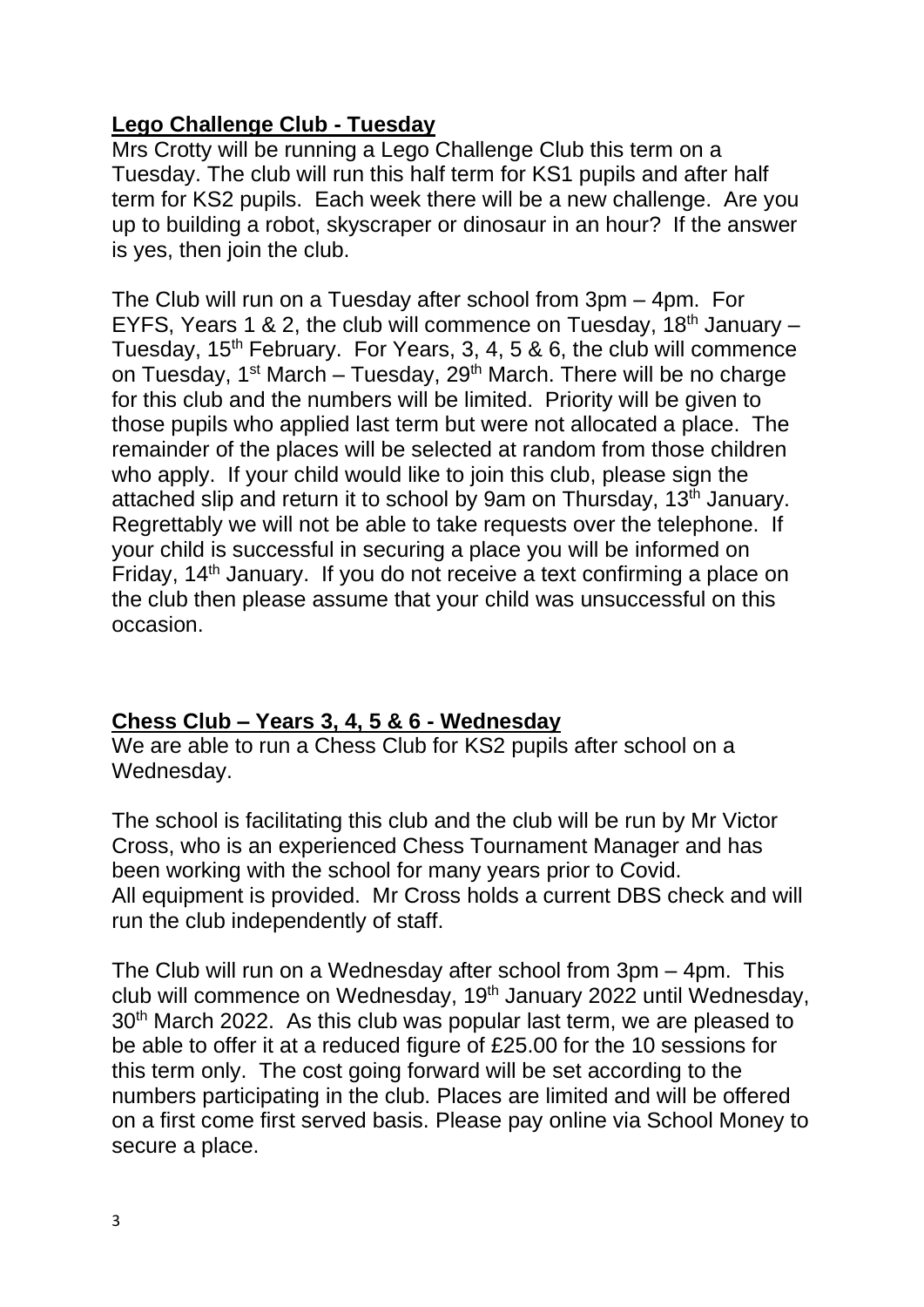#### **Football Club – Years 1, 2, 3, 4, 5 & 6 – Wednesday – THIS CLUB IS NOW FULLY BOOKED**

Torquay United will be running a Football Club during the Spring term. This club will commence on Wednesday, 12<sup>th</sup> January until Wednesday, 6<sup>th</sup> April 2022. The club will be run from 3.15pm-4.15pm on site at the school. You will need to collect your child from main gate at 4.15pm.

Your child will need suitable clothing: football or PE kit along with trainers or football boots and shin pads.

#### **Cooking Club – EYFS, Years 1 & 2 - Thursday**

Mrs Hearsey will be running a cooking club for KS1 pupils on a Thursday after half term. If you enjoy cooking, then come and join Mrs Hearsey. The club will run from Thursday, 3<sup>rd</sup> March 2022 for 6 weeks starting at 3pm and finishing at 4pm. You will need to collect your child from the KS1 lane gate at 4pm prompt. There will be no charge for this club, however your child will need to bring their own apron, ingredients, and a container for transporting food home. An ingredients list will be provided in advance. Please inform the office of any food allergies or intolerances.

As we anticipate that this club will be popular and is like to be oversubscribed, we have decided that instead of offering places on a first come, first served basis, we shall select children at random. You will however need to have your request to join the club in by 9am on Friday, 14<sup>th</sup> January and you will be informed by Friday, 21<sup>st</sup> January 2022 if your child has a place.